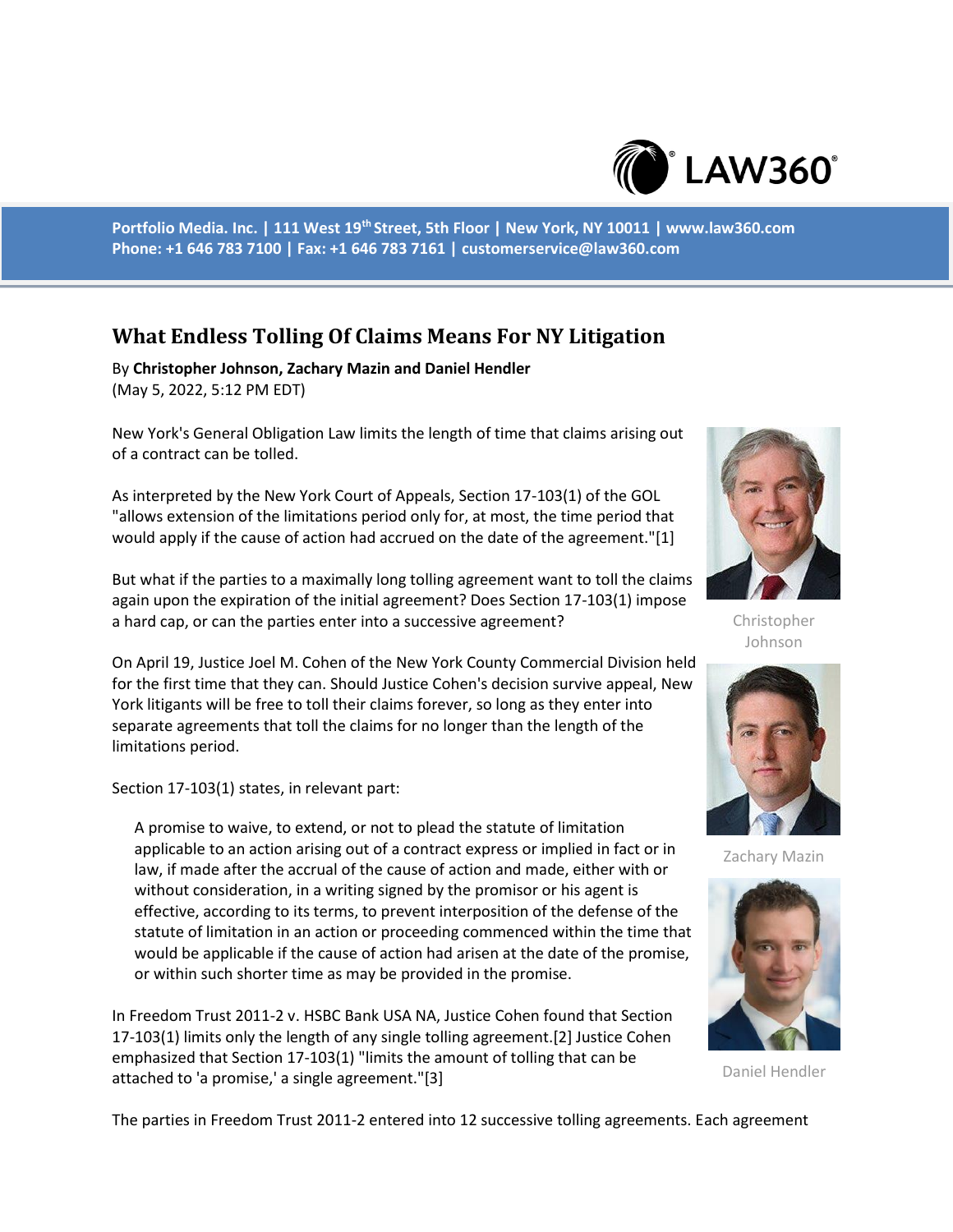individually tolled the claims by less than the minimum possible three-year limitations period.[4]

But taken together, they tolled the claims for more than six years, the maximum possible limitations period.[5] The plaintiff filed suit less than a year after the 12th agreement — which was within the limitations period only if all 12 agreements could be given effect.[6] The defendant moved to dismiss, arguing that the 12th agreement increased the total tolling period beyond six years thereby rendering it unenforceable under Section 17-103(1).[7]

Justice Cohen disagreed. He held that "[t]he fact that each successive agreement incorporates the prior does not change the fact that the relevant promise in each one is the one to extend the tolling which is effective at the date of extension."[8]

Referencing the language of Section 17-103(1), Justice Cohen found that the 12th tolling extension had a date of the promise of Jan. 15, 2021 — less than a year before suit.[9] Because the minimum possible limitations period was three years, the 12th tolling extension complied with the GOL and was deemed effective.

Justice Cohen reached his conclusion notwithstanding the defendant's argument that "having Statute of Limitations Period[s] go on forever" was bad for public policy. Instead, he determined that a limit on tolling could cause "equal and arguably worse public policy problems" by prematurely ending parties' productive negotiations.[10]

The implications of Justice Cohen's decision are clear — endless tolling is now available to litigants in New York state courts, to the benefit of both would-be plaintiffs and defendants. Plaintiffs can take their time to build a case, rather than file complaints they prefer not to. Defendants can kick the can even further down the road and increase the odds of a resolution outside the courts or of a plaintiff choosing not to file.

While acknowledging that the propriety of successive tolling agreements was an "an interesting question of first impression," Justice Cohen correctly noted that successive tolling agreements are "far from an unusual situation."[11]

But successive tolling that extends beyond the length of the limitations period is unlikely to come up often — especially for claims that are available for six years. That said, it could be critical in certain niche circumstances.

New York's six-year statute of limitations for breach of contract, while generous for most claims, is meager for some. Mortgage-backed securities litigation, as in Freedom Trust 2011-2, is a good example.

In such litigation, the expected life of an operative agreement is decades — consistent with the typical 30-year life of a residential mortgage loan — such that a breach of contract on the date of execution could harm beneficiaries to the contract decades later. And due to the complexity of mortgage-backed securities claims, it may take several years for a claimant to identify a breach and prepare its lawsuit.[12]

In the wake of the 2008 financial crisis, and as the six-year anniversaries of precrisis mortgage-backed securities transactions approached in 2011 and 2012, it became common for parties to those agreements to toll claims before they were fully investigated.

Now, 14 years later, the limitations periods on some claims from the mid-aughts have expired several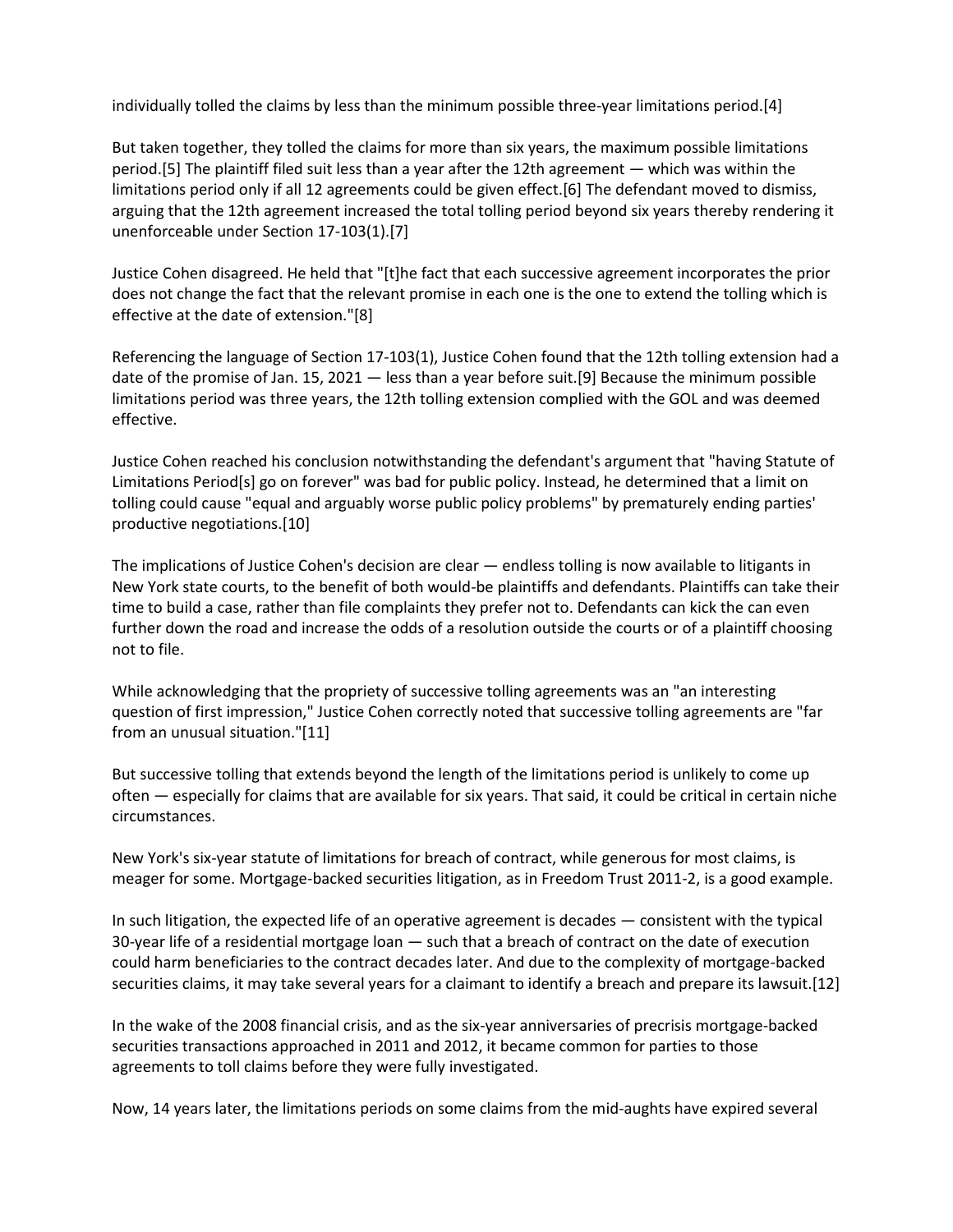times over. Some parties who filed mortgage-backed securities suits in the last few years, as tolling agreements were expiring, might not have done so had they been confident that they could extend tolling even further.

Although prospective plaintiffs may not feel comfortable relying on Justice Cohen's decision alone, should higher courts endorse it, future parties will undoubtedly take advantage of infinite tolling.

At the other end of the spectrum, claims with especially short statute of limitations periods may be most impacted. For example, the statute of limitations period for enforcing arbitration awards is just one year, and the period for challenging an arbitration award is only 90 days.[13]

Complex commercial litigators know that 90 days, or even 180 days, can be an extremely short time. Before Freedom 2011-2, parties seeking to challenge an arbitration award needed to do so almost immediately. Now, should Justice Cohen's ruling take hold, a more deliberate process is available and the possibility of a negotiated resolution is much more viable.

The defendant in Freedom 2011-2 has until October 2022 to perfect an appeal to the New York State Supreme Court Appellate Division's First Judicial Department.

*Christopher P. Johnson and Zachary W. Mazin are principals, and Daniel I. Hendler is an associate, at McKool Smith PC.*

*The opinions expressed are those of the author(s) and do not necessarily reflect the views of the firm, its clients, or Portfolio Media Inc., or any of its or their respective affiliates. This article is for general information purposes and is not intended to be and should not be taken as legal advice.*

[1] Deutsche Bank Nat'l Tr. Co. Tr. for Harborview Mortg. Loan Tr. v. Flagstar Cap. Mkts. Corp., 32 N.Y.3d 139, 152-53 (2018); see also Bayridge Air Rights, Inc. v. Blitman Const. Corp., 80N.Y.2d 777, 779–80 (1992) (holding that a tolling agreement could extend the limitations period by only the length of the applicable six-year limitations period).

[2] Transcript of Oral Argument at 57:19-20, Freedom-Trust 2011-2, Index No. 653319/2021 (Apr. 19, 2022) (NYSCEF 44).

[3] Id.

[4] Id. at 59:7-13. There was some dispute about which state's statute of limitations would apply in Freedom Trust 2011-2, given New York's "borrowing statute" (CPLR 202). Maryland and Delaware had a three year limitations period, whereas New York had a six-year period. For the purposes of the motion, Justice Cohen assumed Delaware's three-year period applied. Id. at 52:22-24.

[5] Id. at 7:6-9.

[6] Id. at 9:21-25.

[7] Id. at 4:13-7:17.

[8] Id. at 58:1-4.